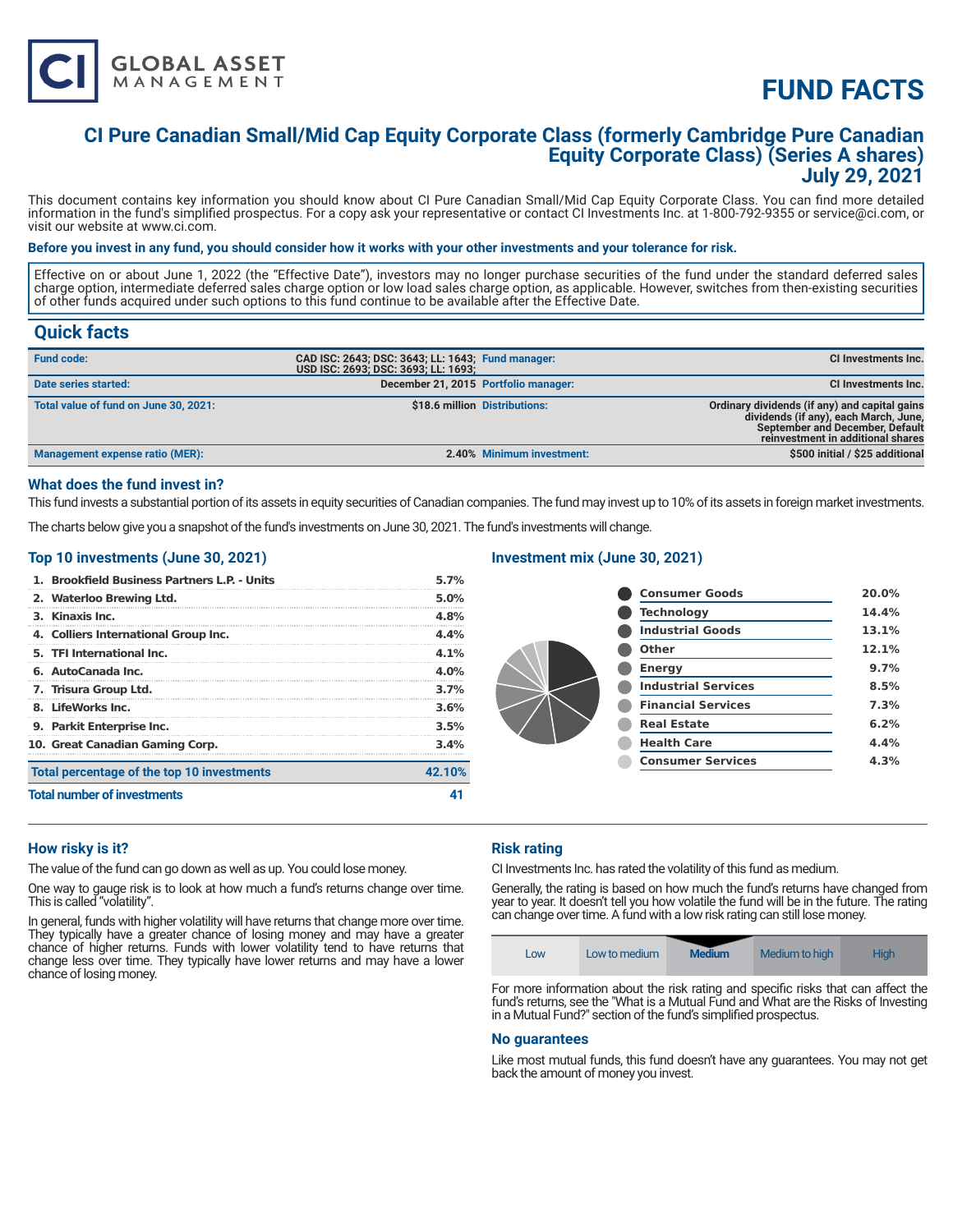## **CI Pure Canadian Small/Mid Cap Equity Corporate Class (formerly Cambridge Pure Canadian Equity Corporate Class) (Series A shares)**

#### **How has the fund performed?**

This section tells you how Series A securities of the fund have performed over the past 5 calendar years. Returns are after expenses have been deducted. These expenses reduce the fund's returns.

#### **Year-by-year returns**

This chart shows how Series A securities of the fund performed in each of the past 5 calendar years. This fund series dropped in value in 2 of the last 5 calendar years. The range of returns and change from year to year can help you assess how risky the fund has been in the past. It does not tell you how the fund will perform in the future.



#### **Best and worst 3-month returns**

This table shows the best and worst returns for Series A securities of the fund in a 3- month period over the past 5 calendar years. The best and worst 3-month returns could be higher or lower in the future. Consider how much of a loss you could afford to take in a short period of time.

|                     | <b>Return</b> | 3 months ending | If you invested \$1,000 at the beginning of the period |
|---------------------|---------------|-----------------|--------------------------------------------------------|
| <b>Best return</b>  | 24.2%         | June 30. 2020   | Your investment would be \$1,242.                      |
| <b>Worst return</b> | $-31.8%$      | March 31. 2020  | Your investment would be \$682.                        |

#### **Average return**

As at June 30, 2021, a person who invested \$1,000 in this series of units of the fund 5 years ago now has \$1,665. This works out to an annual compound return of 9.6%.

#### **Who is this fund for?**

#### **This fund may be suitable for you if you:**

- are seeking growth of capital associated with Canadian equity securities
- $\cdot$  are investing for the medium and/or long term<br> $\cdot$  can telerate medium risk
- can tolerate medium risk

#### **A word about tax**

In general, you'll have to pay income tax on any money you make on a fund. How much you pay depends on the tax laws of where you live and whether you hold the fund in a registered plan, such as a Registered Retirement Savings Plan or a Tax-Free Savings Account.

Keep in mind that if you hold your fund in a non-registered account, fund distributions are included in your taxable income, whether you get them in cash or have them reinvested.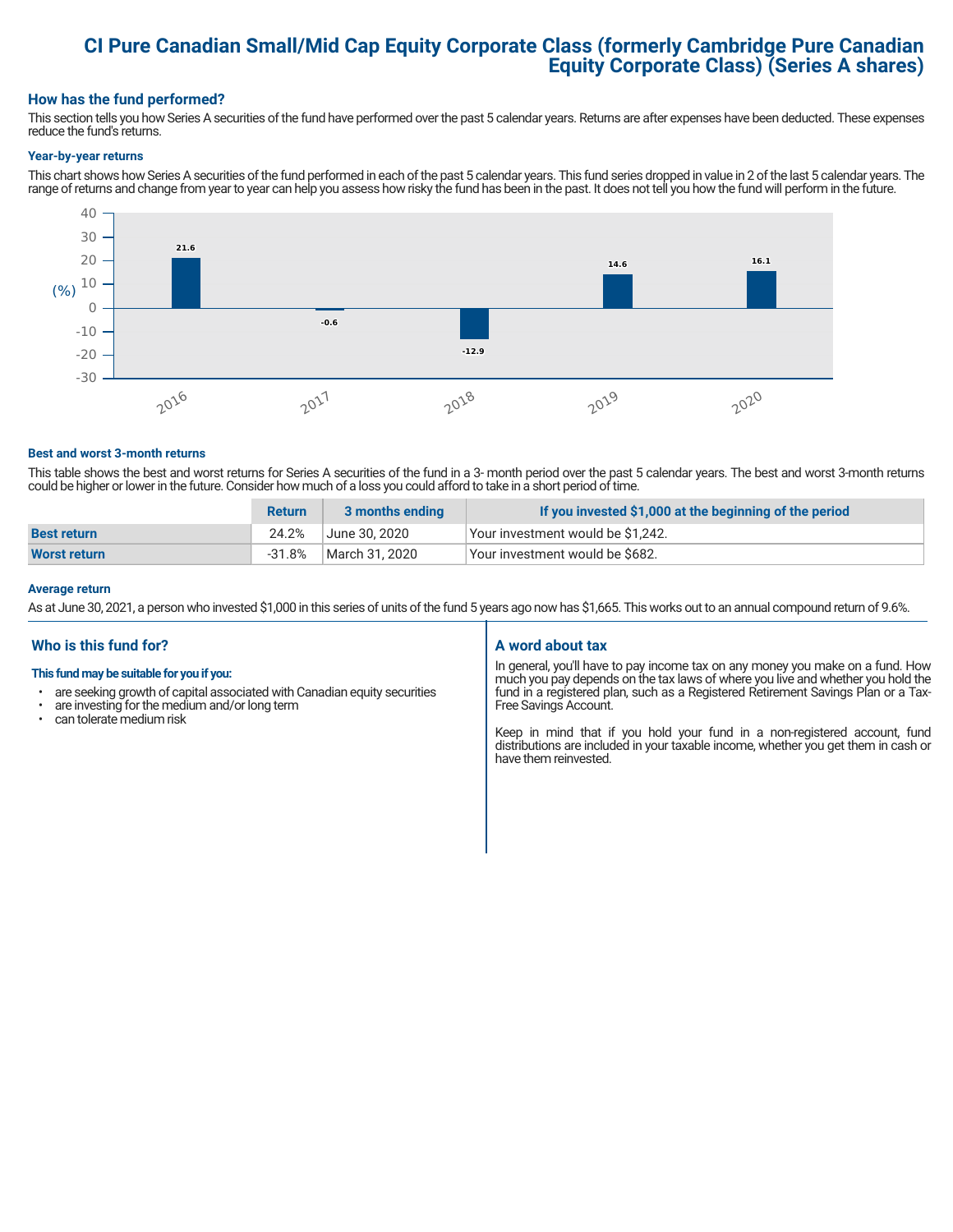# **CI Pure Canadian Small/Mid Cap Equity Corporate Class (formerly Cambridge Pure Canadian Equity Corporate Class) (Series A shares)**

#### **How much does it cost?**

The following tables show the fees and expenses you could pay to buy, own and sell Series A securities of the fund. The fees and expenses — including any commissions — can vary among series of a fund and among funds. Higher commissions can influence representatives to recommend one investment over another. Ask about other funds and investments that may be suitable for you at a lower cost.

#### **1. Sales charges**

You may have to choose a sales charge option when you buy Series A securities of the fund. Ask about pros and cons of each option.

| What you pay                           |                                                     | <b>How it works</b>                                                                                                                                                                                                                                                                   |
|----------------------------------------|-----------------------------------------------------|---------------------------------------------------------------------------------------------------------------------------------------------------------------------------------------------------------------------------------------------------------------------------------------|
| in percent (%)                         | in dollars<br>$($ \$)                               |                                                                                                                                                                                                                                                                                       |
| Initial sales charge                   |                                                     |                                                                                                                                                                                                                                                                                       |
| 0 to 5.0% of the amount you buy        | \$0 to<br>\$50.00 on<br>every<br>\$1,000 you<br>pay | You and your representative decide on the rate.<br>The initial sales charge is deducted from the amount you buy. It goes to your representative's firm as a commission.                                                                                                               |
| <b>Standard deferred sales charges</b> |                                                     |                                                                                                                                                                                                                                                                                       |
| If you sell within:                    | \$0 to<br>\$55.00 on                                | The standard deferred sales charge is a set rate and is deducted from the amount you sell based on the initial cost and<br>number of those securities.                                                                                                                                |
| 1 year of buying                       | every<br>5.5%<br>\$1,000 of                         | When you buy the fund, we pay your representative's firm a commission of 5%. Any standard deferred sales charge you pay<br>when you sell the fund goes to us.                                                                                                                         |
| 2 years of buying                      | original<br>5.0%<br>cost you                        | You can sell up to 10% of your securities each year without paying a standard deferred sales charge subject to certain<br>restrictions ("10% free redemption right"). Your 10% free redemption right is reduced by the equivalent number of securities                                |
| 3 years of buying                      | sell<br>5.0%                                        | you would have received if you had reinvested any cash distributions you received during the calendar year. If you exercised<br>your 10% redemption right and redeem your securities before the standard deferred sales charge schedule has expired, your                             |
| 4 years of buying                      | 4.0%                                                | standard deferred sales charge on a full redemption would be the same as if you had not redeemed securities under your<br>10% free redemption right.                                                                                                                                  |
| 5 years of buying                      | 4.0%                                                | $\ddot{\phantom{0}}$<br>If you hold the fund in a non-registered account, if applicable, you can ask to receive cash distributions which are not                                                                                                                                      |
| 6 years of buying                      | 3.0%                                                | subject to standard deferred sales charges.<br>You can switch between standard deferred sales charge funds at any time without paying this sales charge. The standard                                                                                                                 |
| 7 years of buying                      | 2.0%                                                | deferred sales charge schedule will be based on the date you bought securities of the first fund and the rates and duration<br>of such schedule shall continue to apply.                                                                                                              |
| After 7 years                          | 0.0%                                                | Your securities will be converted into the initial sales charge option after the expiry of the standard deferred sales charge<br>schedule if you qualify for CI Prestige (and if available for your securities) and such securities will participate in CI Prestige.                  |
|                                        |                                                     |                                                                                                                                                                                                                                                                                       |
| Intermediate deferred sales charges    |                                                     |                                                                                                                                                                                                                                                                                       |
| If you sell within:                    | \$0 to<br>\$55.00 on<br>every                       | The intermediate deferred sales charge is a set rate and is deducted from the amount you sell based on the initial cost and<br>number of those securities.<br>When you buy the fund, we pay your representative's firm a commission of 4%. Any intermediate deferred sales charge you |
| 1 year of buying                       | 5.5%<br>\$1,000 of                                  | pay when you sell the fund goes to us.<br>You can sell up to 10% of your securities each year without paying an intermediate deferred sales charge subject to certain                                                                                                                 |
| 2 years of buying                      | original<br>5.0%<br>cost you                        | restrictions. Your 10% free redemption right is reduced by the equivalent number of securities you would have received if                                                                                                                                                             |
| 3 years of buying                      | sell<br>4.5%                                        | you had reinvested any cash distributions you received during the calendar year. If you exercised your 10% redemption right<br>and redeem your securities before the intermediate deferred sales charge schedule has expired, your intermediate deferred                              |
| 4 years of buying                      | 4.0%                                                | sales charge on a full redemption would be the same as if you had not redeemed securities under your 10% free redemption<br>riaht.                                                                                                                                                    |
| 5 years of buying                      | 3.5%                                                | If you hold the fund in a non-registered account, if applicable, you can ask to receive cash distributions which are not<br>subject to intermediate deferred sales charges.                                                                                                           |
| 6 years of buying                      | 3.0%                                                | You can switch between intermediate deferred sales charge funds at any time without paying this sales charge. The<br>intermediate deferred sales charge schedule will be based on the date you bought securities of the first fund and the rates                                      |
| 7 years of buying                      | 1.5%                                                | and duration of such schedule shall continue to apply.                                                                                                                                                                                                                                |
| After 7 years                          | 0.0%                                                | Your securities will be converted into the initial sales charge option after the expiry of the intermediate deferred sales<br>charge schedule if you qualify for CI Prestige (and if available for your securities) and such securities will participate in CI                        |
|                                        |                                                     | Prestige.                                                                                                                                                                                                                                                                             |
| Low-load sales charges                 |                                                     |                                                                                                                                                                                                                                                                                       |
| If you sell within:                    | \$0 to<br>\$30.00 on                                | The low-load sales charge is a set rate and is deducted from the amount you sell based on the initial cost and number of<br>those securities.                                                                                                                                         |
| 1 year of buying                       | every<br>3.0%<br>\$1,000 of                         | When you buy the fund, we pay your representative's firm a commission of up to 2.5%. Any low-load sales charge you pay<br>when you sell the fund goes to us.                                                                                                                          |
| 2 years of buying                      | original<br>2.5%<br>cost you                        | If you hold the fund in a non-registered account, if applicable, you can ask to receive cash distributions which are not<br>subject to low-load sales charges.                                                                                                                        |
| 3 years of buying                      | sell<br>2.0%                                        | You can switch between low-load sales charge funds at any time without paying this sales charge. The low-load sales<br>charge schedule will be based on the date you bought securities of the first fund and the rates and duration of such                                           |
| After 3 years                          | 0.0%                                                | schedule shall continue to apply.<br>Your securities will be converted into the initial sales charge option after the expiry of the low-load sales charge schedule if                                                                                                                 |
|                                        |                                                     | you qualify for CI Prestige (and if available for your securities) and such securities will participate in CI Prestige.                                                                                                                                                               |